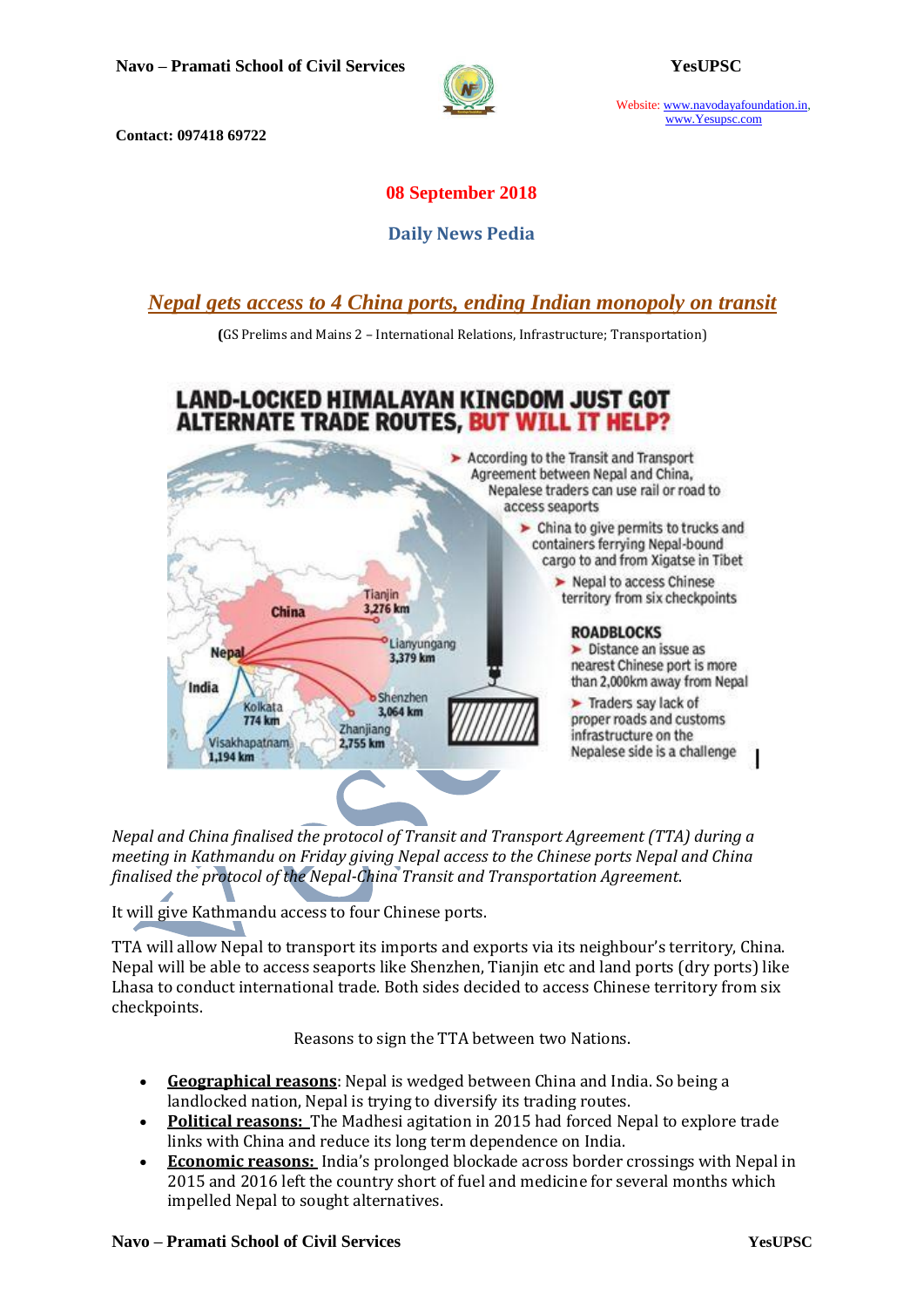- **External influences:** China is making fast inroads into Nepal with aid and investment, challenging India's long-held position as the dominant outside power.
- **Logistic issues:** Nepali cargo from Japan, South Korea and other north Asian countries if routed through China would cut shipping time and costs as overland trade through Kolkata port takes up to three months.

*Bonnethead shark*

Source: The Hindu.



The Bonnethead Shark (*Sphyrna tiburo*) is a very abundant, small hammerhead that is found in shallow estuaries and bays on the Atlantic and Pacific Ocean coasts of the Americas as well as in the Gulf of Mexico. Despite pressure from both target and by catch fisheries

| Range<br><b>Description:</b>               | This species occurs off the American continents only. In the western Atlantic<br>Ocean it has been reported from southern Brazil to North Carolina, USA, and<br>occasionally as far north as Rhode Island (Ebert et al. 2013). It is also common<br>in the Gulf of Mexico and much of the Caribbean. In the eastern Pacific Ocean it<br>is reported from southern California to Ecuador. |
|--------------------------------------------|------------------------------------------------------------------------------------------------------------------------------------------------------------------------------------------------------------------------------------------------------------------------------------------------------------------------------------------------------------------------------------------|
| <b>Red List</b><br>Category &<br>Criteria: | Least Concern                                                                                                                                                                                                                                                                                                                                                                            |

Source: The Hindu, Google.

*SAHI – India's future mobility*

(GS Prelims and Mains III – Infrastructure; Transportation)

Safe, Adequate, Holistic Infrastructure or SAHI

"Safe, Adequate, Holistic Infrastructure or SAHI." That is the recommendation of a report presented to Prime Minister Narendra Modi at the Global Mobility Summit, Move, in New Delhi.

Transforming India's Mobility: A Perspective prepared by the NITI Aayog and Boston Consulting Group (BCG) calls for efficient and convenient public transport to answer the twin problems of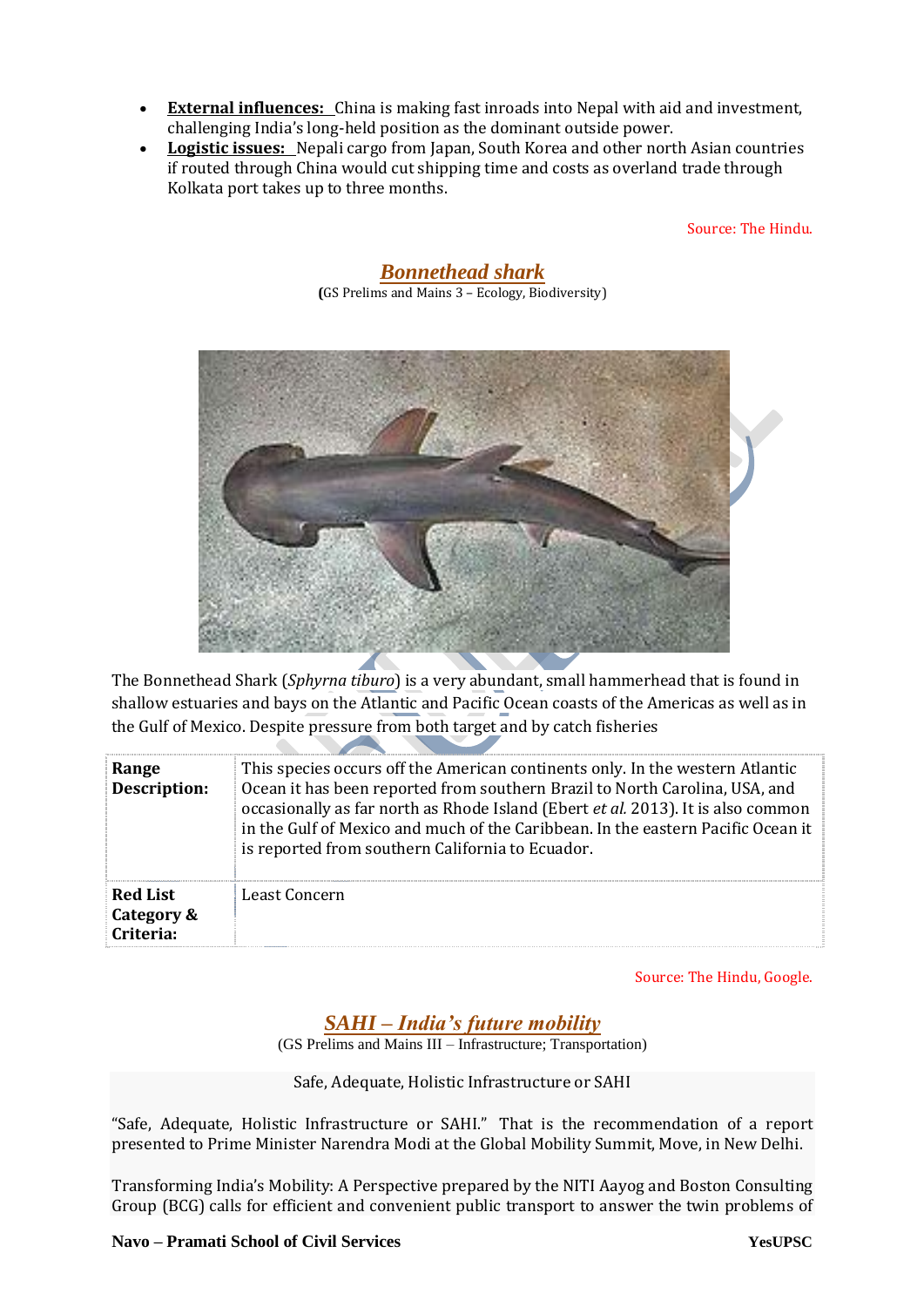pollution and congestion. The report quickly attracted attention amid the rise in fuel prices. Public transport must be the cornerstone of our mobility initiatives.

**The 7C's** for the future of mobility **— common, connected, convenient, congestion-free, charged, clean and cutting-edge.**

#### Familiar travails

The Prime Minister touched upon the familiar travails that cities face: **personal vehicles requiring more roads, parking, and traffic.**

"While mobility is critical to preserving our planet, road transport accounts for one-fifth of global CO2 emissions. This threatens to choke cities and raise global temperatures," he said. The number of **motor vehicles in India has grown 40-fold in 44 years, from 1981 to 2015**, the NITI Aayog-BCG report says. The reason: **absence of a public transport system**, leading to a rapid rise in private vehicle ownership. The four big metros in the **country lose over \$22 billion** every year on **congestion**, it says.

Source: The Hindu.

# *IMA moots ethics code overhaul.*

(GS Mains 4 – Ethics)

Indian Medical Association redefining Medical Ethics Codes.

Indian Medical Association is in the process of redefining the code of Ethics and it has recommended advertisement by doctors and mandatory cadaver organ donation.

**Cadaver Donation:** An organ or part of an organ given at the time of donor's death. (Cadaver means corpse), Cadaver organ donations are currently carried out in India only when an individual has explicitly expressed a wish to donate or with the consent of immediate relatives in cases of brain death.

## *Why we need overhauling in Medical Ethics Codes*

Medical ethics focused on the moral responsibility of a physician was not adequate to address the ethical**,** moral and societal issues such as:

Unregulated mechanism for drug pricing.

 $\blacksquare$ 

- Unregulated cost of transplant surgeries; cost out of reach of poor people
- Increasing Cost of treatment, disease burden, and the poor public health care facilities, the moral and ethical discussion on the "right to live" assumes a greater significance in India.
- Religious beliefs hinder deceased organ donation.
- Today's in advancing world, rather than surgeons, robots are operating on people, so it was imperative that medical ethics should be redefine.
- Financial conflict between patient and private sector further deprive citizens and clearly visible area of ethical conflict.
- Failing Doctors and Hospital to make poor citizen aware of Insurance and other social benefit scheme which further deprive them to avail quality healthcare services.
- There is a need to expand the scope of the definition of ethics within the field of medicine due to increasing number of stakeholder's participation in the Industry.

Source: The Hindu.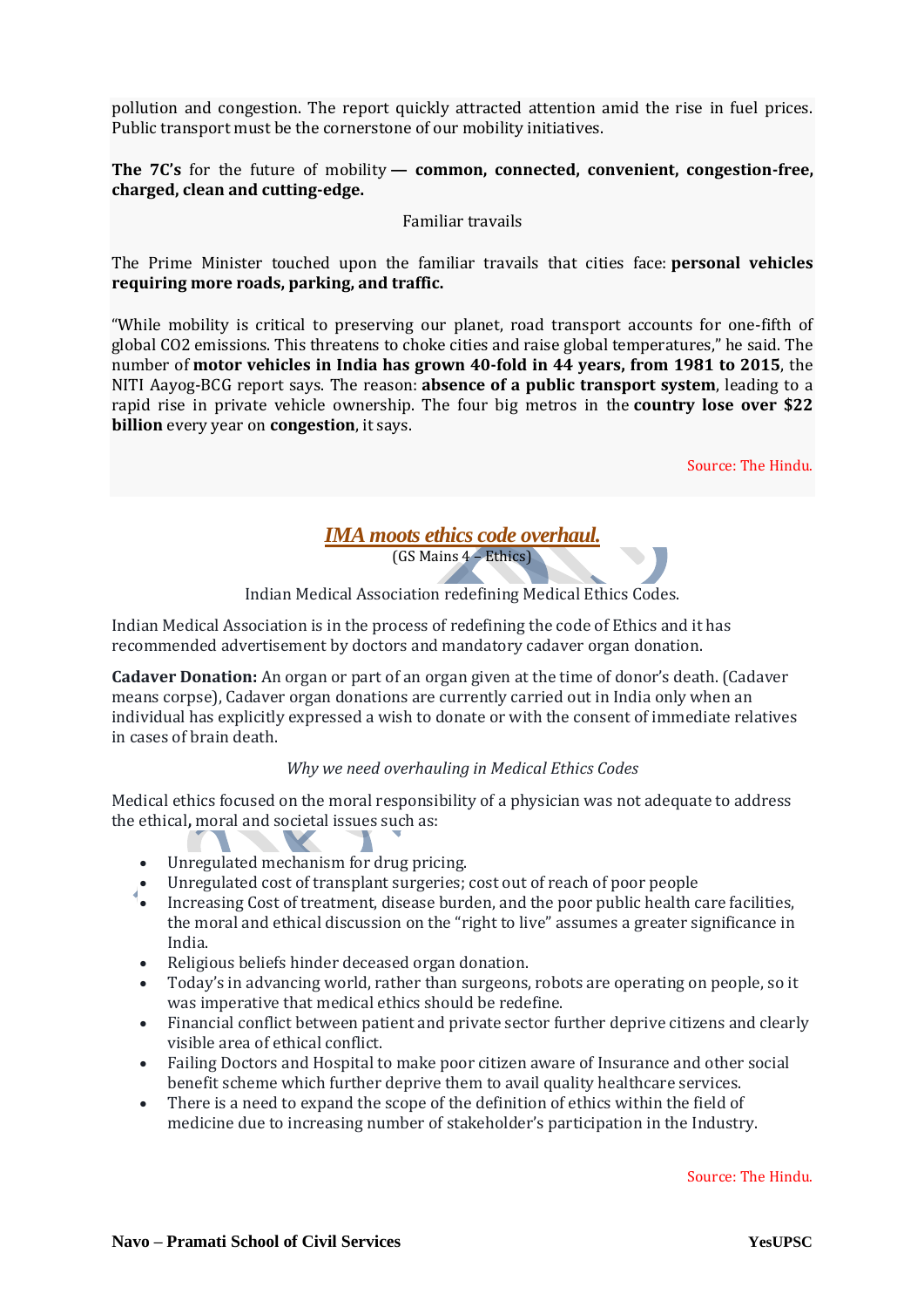# *[COMCASA to help keep a watch over Indian Ocean.](https://www.thehindu.com/news/national/comcasa-will-help-india-track-chinas-indian-ocean-moves-better/article24896647.ece)*

(GS Prelims and Mains 2 - International Relations)

The foundational agreement Communications Compatibility and Security Agreement (COMCASA) which India concluded with the U.S. at the 2+2 dialogue will enable Indian military to get a better picture of the Indian Ocean Region (IOR) which is seeing increasing Chinese movements COMCASA is an India-specific version of CISMOA.

## Benefits of COMCASA for India:

- Indian forces will get the U.S. military platforms like US satellites as well as heavy transporters and special operations platforms like C-17,C-130 J aircraft respectively and the US made long range maritime surveillance -P8I.
- Indian military will get a better picture of the Indian Ocean Region (IOR) which is seeing increasing Chinese movements.
- It will help India to get in the top tier of countries entitled to U.S.'s Strategic Trade Authorisation (STA-1).
- India will get access to Combined Enterprise Regional Information Exchange System (CENTRIXS).
- India and US has decided to exchange personnel for coordination and understanding, under which, India will get to post its representative at Bahrain where the U.S. Naval Forces Central Command (NAVCENT) is located to coordinate with US.

Source: The Hindu.

# *EDITORIAL*

## **Steps to stop the rot: on dangers of storing food grains in the open**

In India, the height of the rainy season is a time that one prays will pass — flooded roads, wet clothes, masses of insects and mould. No place is safe from the growth of fungi that spring up overnight. With the humidity in the air and the warmth of summer, all that fungi need is something to feed on. To prevent fungal attack. we store food items at home in airtight containers with well-fitting lids or in sealed plastic bags.

If I were to suggest that instead of all the airtight containers and waterproof bags, you build a cement plinth on the roof of your house or in your yard and pile up your flour, bread, biscuits, rice and other cereals and pulses there in bags and then cover all this with a tarpaulin, assuring you that it would be perfectly safe through the rainy season, you would probably lose all faith in me and my suggestions. This would be based on your practical experience.

Most grain in India, which is procured from farmers by the government, is stored using the CAP, or cover and plinth method. Very cheap and easy to make, it is described in the preceding paragraph. India stores about 30.52 million tonnes of rice, wheat, maize, gram and sorghum in such structures at Food Corporation of India godowns and hired spaces.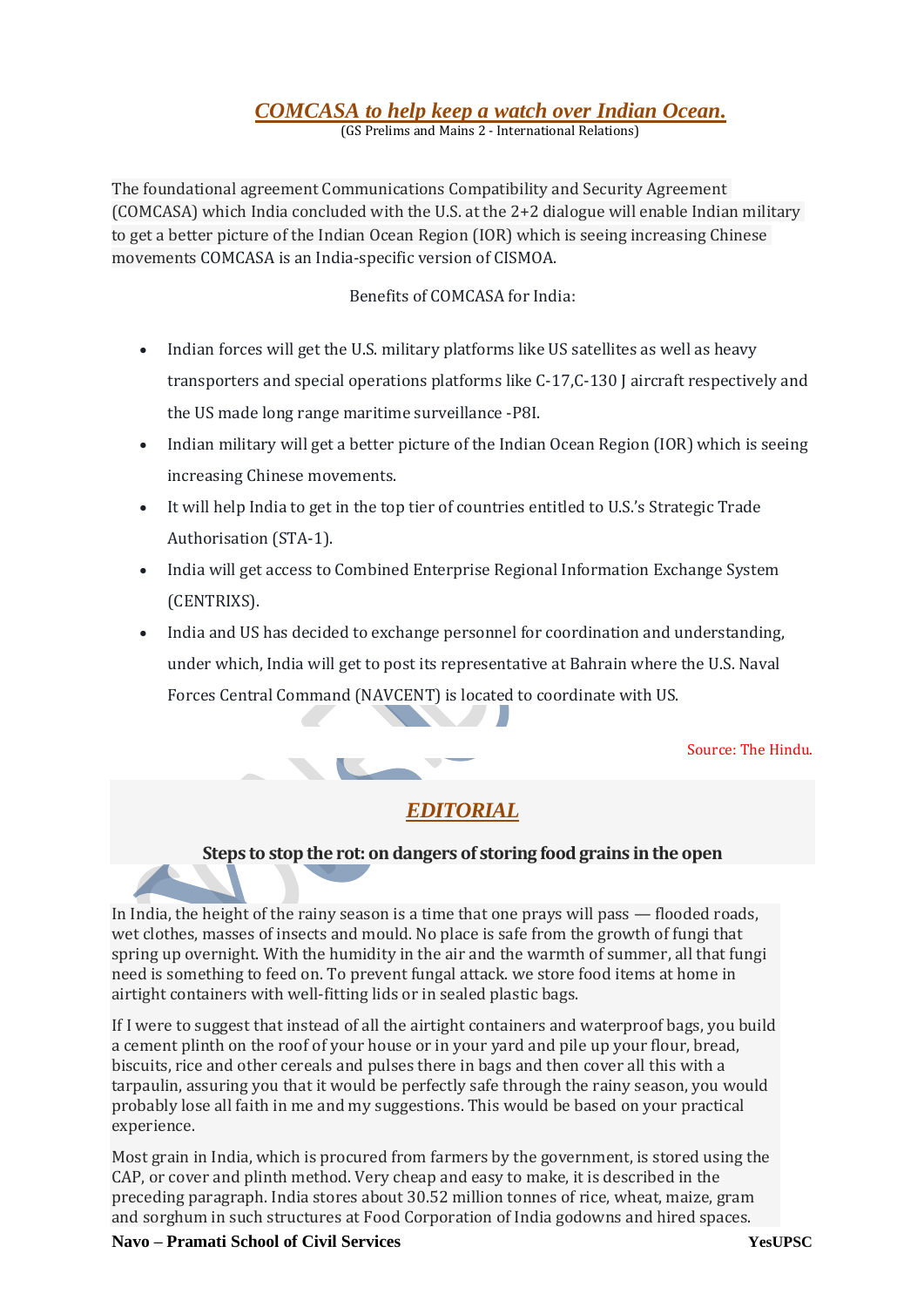#### A comparison

In other parts of the world, grain is stored in silos. Here, stored grain is kept dry and aired so as to prevent fungal and insect attacks. When the North American mid-west came under the plough during the 19th and 20th centuries, the first thing that was done was to build large grain silos and a railway system to export the grain. Today, the U.S. has a permanent storage capacity nearly equivalent to its annual grain production. But in India, the government has considered only four silos to be sufficient for the nation's needs — one each in Kolkata, Chennai, Mumbai and Hapur-Ghaziabad. The last one, in Uttar Pradesh, is the most modern with a storage capacity of 500 tonnes, according to a recent paper.

The remainder of government-procured grain is stored in conditions so shoddy that it is estimated that there is a 10% loss of harvested grain, of which 6% (around 1,800,000 tonnes) is lost in storage. This means that the grain is so damp and fungus-ridden that it cannot be ground and passed on to the public for consumption.

In order to export basmati rice, Punjab has, in a public-private partnership, built modern, temperature-controlled grain silos with a storage capacity of 50,000 tonnes — but this is not for the Indian market.

#### Invitation to illness

Eating mouldy grain causes a variety of illnesses. According to a World Health Organisation paper, titled "Mycotoxins", mycotoxins, which are found in mouldy grain/foods, are associated with human disease and produce aflatoxins (cancer-causing), trichothecenes, ochratoxins, citrinin and other toxins. The paper says: "Aflatoxicosis causes abdominal pain, vomiting, hepatitis and (sometimes) death after acute exposure to high concentrations in food. Chronic low dose exposure to aflatoxin can result in impaired growth in children."

This is why traditional wisdom ensured that mouldy food was discarded. Today, our grain, especially wheat and paddy, is stored outdoors under tarpaulins through the rainy season. After this, grain is converted to flour or flour-based products or de-husked, which we store in airtight containers and bins to prevent mould. However, this is shutting the stable door after the horse has bolted. The mycotoxins which we seek to prevent by keeping food dry are already present from the time the flour was stored in the form of grain.

The government is aware of the deadly consequences of grain with mycotoxins. Although there are regulations in place to prevent the purchase of mouldy grain from farmers, there do not seem to be any published studies on the extent of mould infection in grain stored using the CAP method. However, one does not need these studies. All one has to do is purchase flour from the market, make rotis, bread or biscuits and compare the taste with similar products from developed countries. The "nutty taste" of wheat is missing in what is available in the Indian market. If you get wheat from farmers and get it ground, you will find the "nutty taste".

#### Questions for planners

One needs to ask a pertinent question. When there is an abundance of steel, cement and other building materials, money and the technological know-how, why is the government not moving on a war footing to store food grains in the proper manner? Given the weather conditions during the monsoon months, how is it acceptable that our food grains, which the public pays to procure, are stored in the open under tarpaulins? How can we gloat about a growing economy when 30 million tonnes of food grain is stored outside under tarpaulins? Even though food grain production has been encouraged and increased, why is there no effort being made to ensure that grain being procured annually is stored properly? Are our planners unaware of what is going on even in their own kitchens?